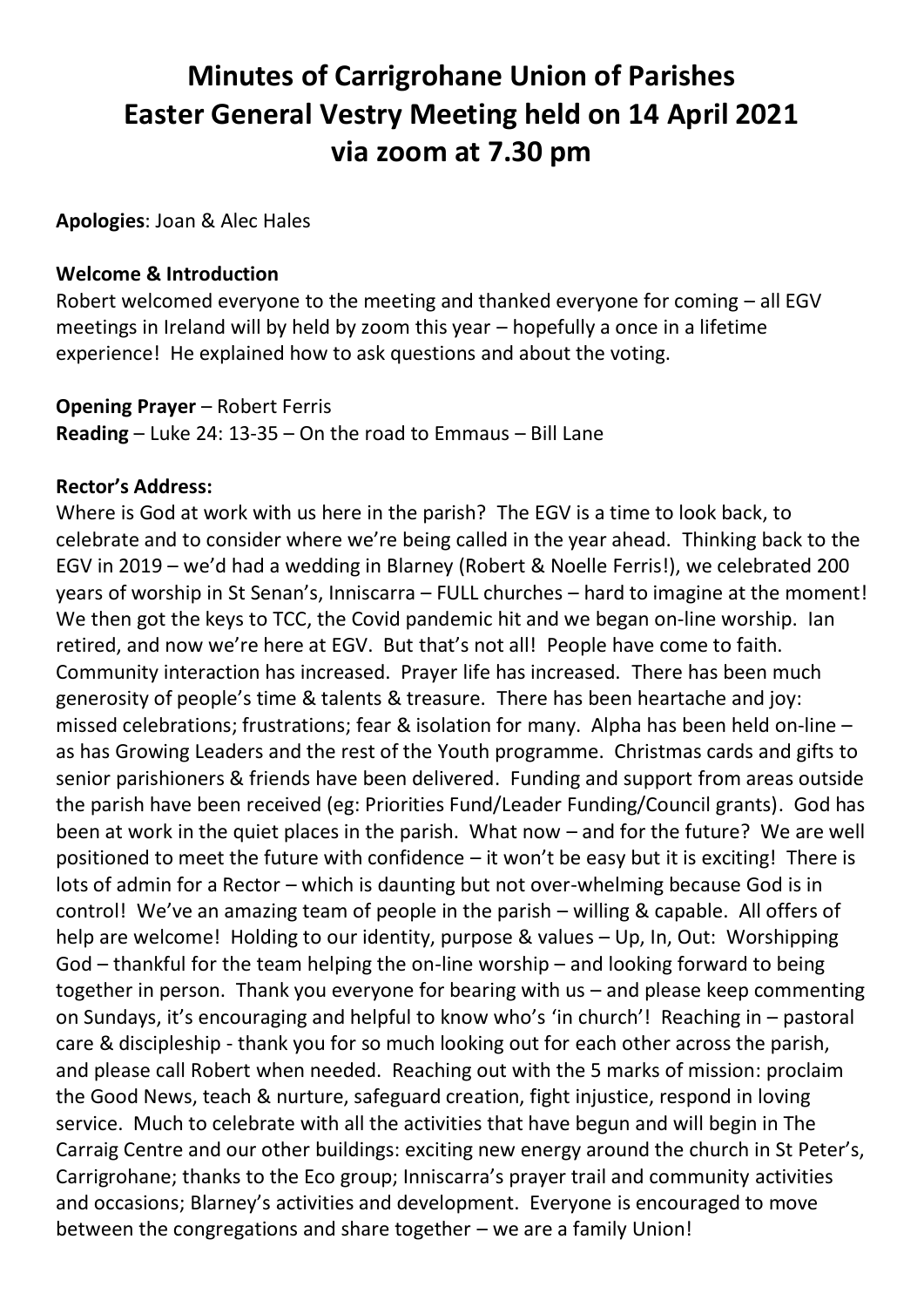A few challenges: (Image of Lighthouse) we love being community together, but how do we make a difference to the big issues around us: poverty; violence (including gender-based and domestic); addictions; immigration & asylum issues; homelessness; mental health issues; grief; youth issues. TCC says we're a place of Hope – how do we do this/be this? Many connections are being built and we want to point to Jesus and to those who can help when we can't. May we be a community that provides hope for the vulnerable. Thank you to everyone in the parish – for sacrificial giving; to those who've held positions of responsibility in the recent year and years past; to the Select Vestry, including the Treasurer and Wardens; to all the volunteers across the parish – we couldn't operate without you! Talk to Robert if you've ideas! Thank you to the staff team in the office and the Matt, Katie & Sarah – the great youthwork team. Thank you to Chuck and Kathy, our Serge partners – for their pastoral care, encouragement and support. Thank you to Bill – for all the work as project manager of TCC – and for carrying on as Centre Manager since we opened – and to Janet and the family!

## **The Carraig Centre update:**

Bill agreed the parish is a team! We're open a year – with only about 6 months 'live'! Lots has happened though – hosting services, youth work, with a great team of reception volunteers. Service to the community has ramped up faster than expected, perhaps because Covid closed some venues down and we were able to help. Enable Ireland adult day services is our main tenant and we've had to keep the building open as they're an essential service. Being able to open the playground to household bookings has been great for many people but there are some special stories: providing space for a socially distanced grandparent meet-up; for a 4 year old with Leukemia to play – following a full wipe-down by the dad; several groups of disabled and autistic kids with their carers; and a mum saying 'these 2 girls haven't been in a playground for a year'!

Governance: Thanks to Rob Devoy and Ivan McMahon for chairing groups, Jane Moffatt for all the legal work, Jessie Kindler as Board Secretary and all the Board members. Company Limited by Guarantee is established but not yet registered as a charity. So TCC is still operating as part of CUP with the Board as a sub committee of the SV. Charitable Status application is on-going.

Anchor tenant – several nibbles but no bites! Ivan is chairing the search committee. Financial summary has been circulated.

# **Elections:**

Church Wardens:

St Peter's: Rector's: Jane Moffatt - People's: Laurel Watts St Senan's: Rector's: vacant (which will go to SV) – People's: Richard Wood Church of the Resurrection: Rector's: April Gunn - People's: Richard Bolster Glebe Wardens: Rector's: Paddy Heron - People's: Robert Devoy The People's wardens were all voted for on an electronic poll and all elected.

# Election of Select Vestry:

Janice offered to be a co-opted member as Honorary Treasurer, so the other 12 on the list have all been elected: Doug Venn, Sarah Louise Hockey, Chris Hockey, Dan Wardle, Jessie